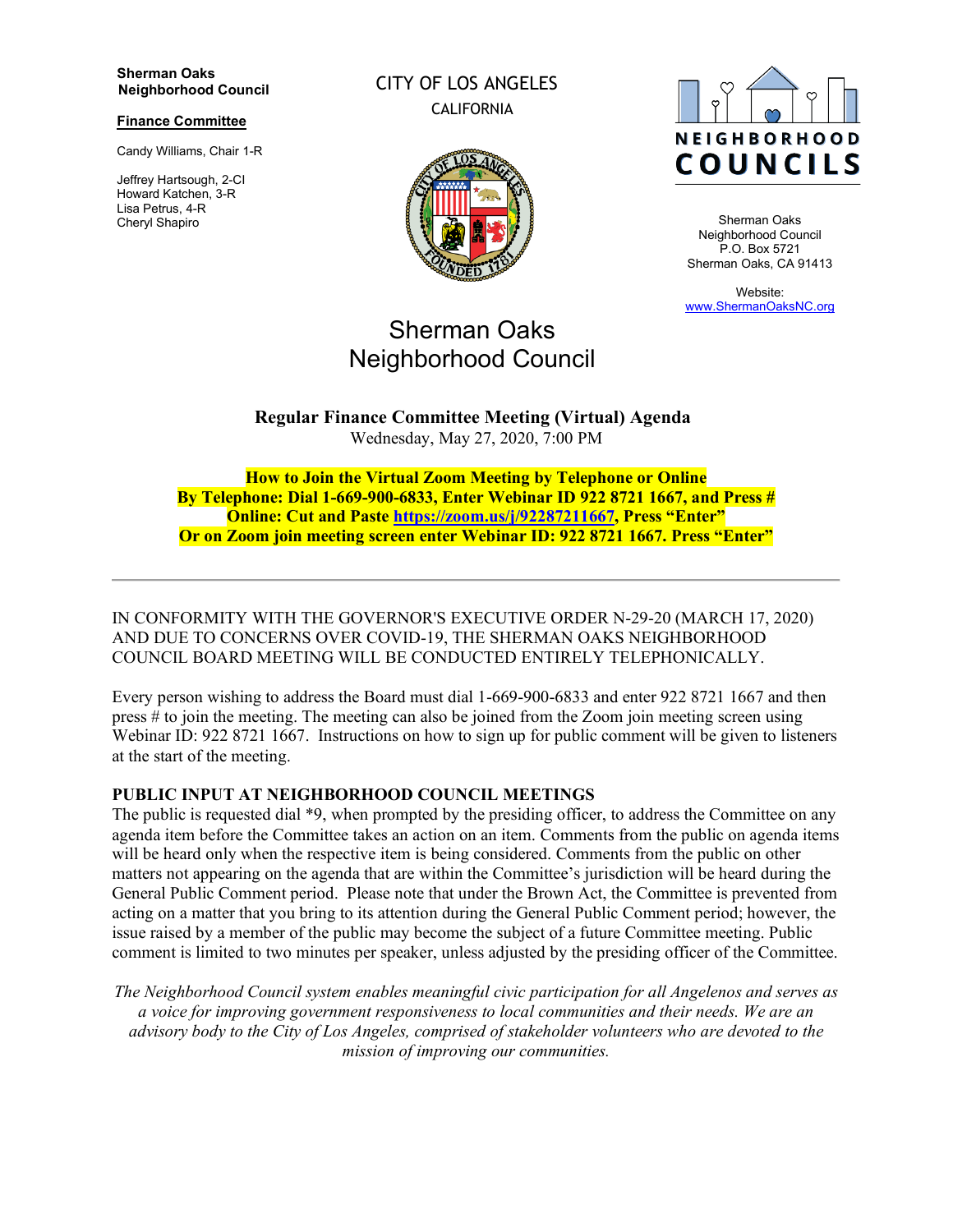Sherman Oaks Neighborhood Council Regular Finance Committee Meeting Agenda, Wednesday, May 27, 2020, 7;00 pm Page 2

# **I. CALL TO ORDER & ROLL CALL**

- a. Call to Order by Presiding Officer, Candy Williams
- b. Roll Call

# **II. ADMINISTRATIVE MOTIONS**

a. Approval of the Minutes of the Wednesday, February 26, 2020, Finance Committee Meeting.

# **III. COMMENTS BY PUBLIC OFFICIALS**

# **IV. TREASURER'S REPORT**

# **V. FUNDING MOTIONS**

- **a. Monthly Expenditure Report (MER), Action Item, Vote Required** A motion to approve the Sherman Oaks Neighborhood Council's (SONC) Monthly Expenditure Report (MER) for the period ending March 31, 2020. The MER for March 2020, is on the SONC website.
- **b. Monthly Expenditure Report (MER), Action Item, Vote Required** A motion to approve the Sherman Oaks Neighborhood Council's (SONC) Monthly Expenditure Report (MER) for the period ending April 30, 2020. The MER for April 2020, is on the SONC website.
- **c. SONC Unspent 2019-2020 Funds to be Rolled Over into the SONC 2020- 2021 Budget, Action Item, Vote Required** A motion to approve a rollover of up to \$10,000 from the SONC 2019-2020 funds into the SONC 2020-2021 budget funds.
- **d. Funds for Rental of Facilities for SONC Meetings, Action Item, Vote Required**

A motion to approve up to \$1000 to secure facilities for SONC meetings. Potential facilities include, but are not limited to, the LAUSD Milliken Middle School, the Sherman Oaks East Valley Adult Center, and the Sherman Oaks Public Library.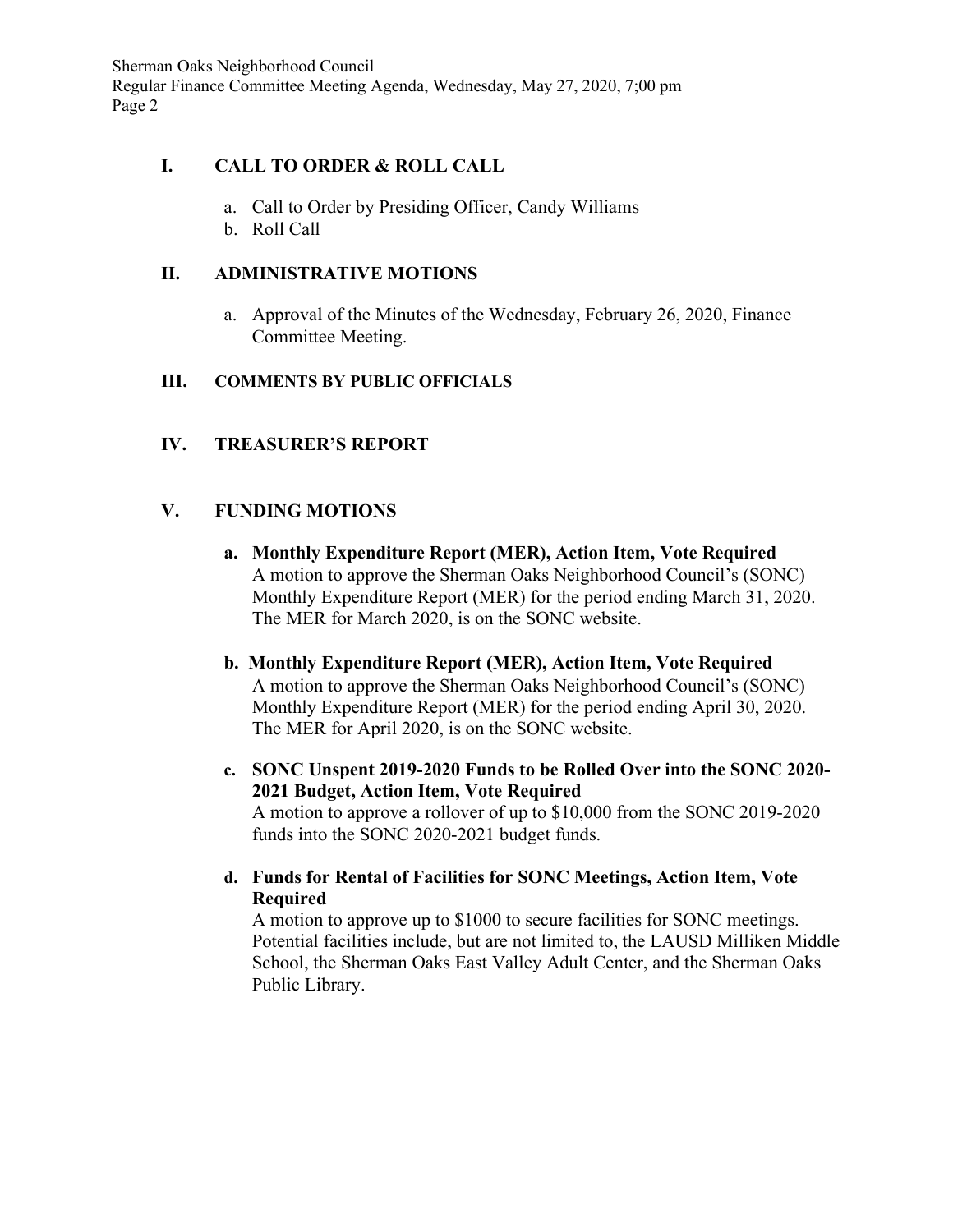Sherman Oaks Neighborhood Council Regular Finance Committee Meeting Agenda, Wednesday, May 27, 2020, 7;00 pm Page 3

### **VI. GENERAL PUBLIC COMMENT ON NON-AGENDA ITEMS**

### **VII. FINANCE COMMITTEE BUSINESS**

- a. Encumbrance of Funds by June 30, 2020
- b. Expediting of SONC Website Upgrade
- c. Planning for the 2020-2021 Administrative Package

# **VIII. ADJOURNMENT**

#### **THE AMERICAN WITH DISABILITIES ACT**

As a covered entity under Title II of the Americans with Disabilities Act, the City of Los Angeles does not discriminate on the basis of disability and upon request will provide reasonable accommodation to ensure equal access to its programs, services, and activities. Sign language interpreters, assisted listening devices, or other auxiliary aids and/or services may be provided upon request. To ensure availability of services, please make your request at least 3 business days (72 hours) prior to the meeting by contacting the Department of Neighborhood Empowerment by calling (213) 978-1551 or email: [NCsupport@lacity.org](mailto:NCsupport@lacity.org)

#### **PUBLIC ACCESS OF RECORDS**

In compliance with Government Code section 54957.5, non-exempt writings that are distributed to a majority or all of the board in advance of a meeting may be viewed at our website: [www.ShermanOaksNC.org](http://www.shermanoaksnc.org/) or at the scheduled meeting. In addition, if you would like a copy of any record related to an item on the agenda, please email: [gil.imber.sonc@gmail.com.](mailto:gil.imber.sonc@gmail.com)

**PUBLIC POSTING OF AGENDAS** – Neighborhood Council agendas are posted for public review as follows:

- Sherman Oaks Public Library, 14245 Moorpark St, Sherman Oaks, CA 91423.
- [www.ShermanOaksNC.org](http://www.shermanoaksnc.org/)
- You can also receive our agendas via email by subscribing to L.A. City's Early Notification System at<https://www.lacity.org/subscriptions>

**RECONSIDERATION AND GRIEVANCE PROCESS** -- For information on the NC's process for board action reconsideration, stakeholder grievance policy, or any other procedural matters related to this Council, please consult the NC Bylaws. The Bylaws are available at our Board meetings and our website [www.ShermanOaksNC.org.](http://www.shermanoaksnc.org/)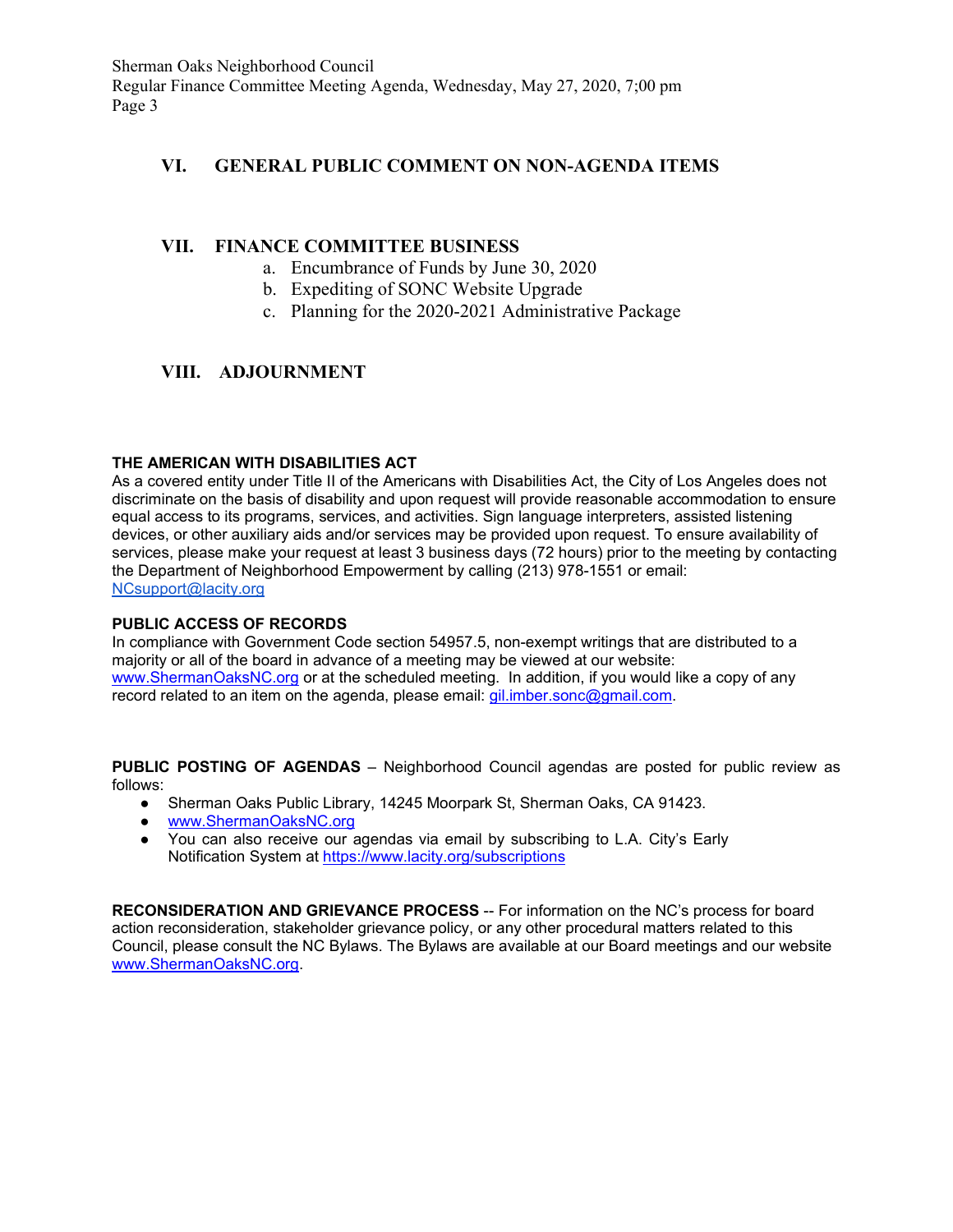#### **Committee Members:**

Candy Williams – Chair Jeffrey Hartsough Howard Katchen Lisa Petrus Cheryl Shapiro

# CITY OF LOS ANGELES



**SHERMAN OAKS NEIGHBORHOOD COUNCIL**

P O Box 5721 Sherman Oaks, CA 91413 (818) 503-2399 www.shermanoaksnc.org

**Sherman Oaks Neighborhood Council Finance Committee Meeting Minutes Wednesday, February 26, 2020 6:30 PM 14930 Ventura Blvd., #210 Sherman Oaks 91403**

The public is requested to fill out a "Speaker Card" to address the Board on any item of the agenda prior to the Board taking action on an item. Comments from the public on Agenda items will be heard only when the respective item is being considered. Comments from the public on other matters not appearing on the Agenda that is within the Board's subject matter jurisdiction will be heard during the Public Comment period. Public comment is limited to 2 minutes per speaker, unless waived by the presiding officer of the Board. The chair reserves the right to change the amount of time given to speakers depending on circumstances. As a covered entity under Title II of the Americans with Disabilities Act, the City of Los Angeles does not discriminate on the basis of disability and upon request, will provide reasonable accommodation to ensure equal access to its programs, services, and activities. Sign language interpreters, assistive listening devices, or other auxiliary aids and/or services may be provided upon request. Requests must be made within a reasonable time to the telephone number above or to the "contact us" at the website above. Reports and other committee reference materials may be seen on our website under each committee's meeting agenda. Agendas are posted publicly in the window of the Sherman Oaks East Valley Adult Center 5056 Van Nuys Blvd, Sherman Oaks 91423. Printed copies of board and committee agendas can be obtained by sending a written public records request after the document has been published to PO Box 5721, Sherman Oaks 91413. A check for \$1 plus 10 cents per page plus 49 cents postage made out to the City of Los Angeles must be included with the request. If additional payment is required, you will be notified. For information on the s process for board action reconsideration, stakeholder grievance policy, or any other procedural matters related to this Council, please consult the Sherman Oaks Neighborhood Council Bylaws. The Bylaws are available at our Board meetings and our websit[e www.shermanoaksnc.org](http://www.shermanoaksnc.org/)

# Minutes of the Finance Committee

- 1. Meeting called to order by Chair, Candy Williams at 6:31 PM
- 2. Present C. Williams, J. Hartsough, H. Katchen, C. Shapiro
- 3. Minutes for December and January were approved as presented. Motion to accept minutes by H. Katchen, seconded by, Candy Williams. The vote was unanimous (4 yes and 0 no).
- 4. No public officials were present.
- 5. The public was not present therefore, there were no public comments.

# 6. **THE FOLLOWING ACTIONS WERE TAKEN**:

Discussion of item 7A, expense reports for periods ending November 30, 2109, December 31, 2019 and January 30, 2020 were reviewed and tabled again due to an ongoing discrepancy dispute. The reports are to be addressed at upcoming executive committee meeting.

New business item 7B, a motion to approve the revision of the S.O.N.C budget's format for 2019- 2020 fiscal years was unanimously approved by SONC Finance Committee members in attendance.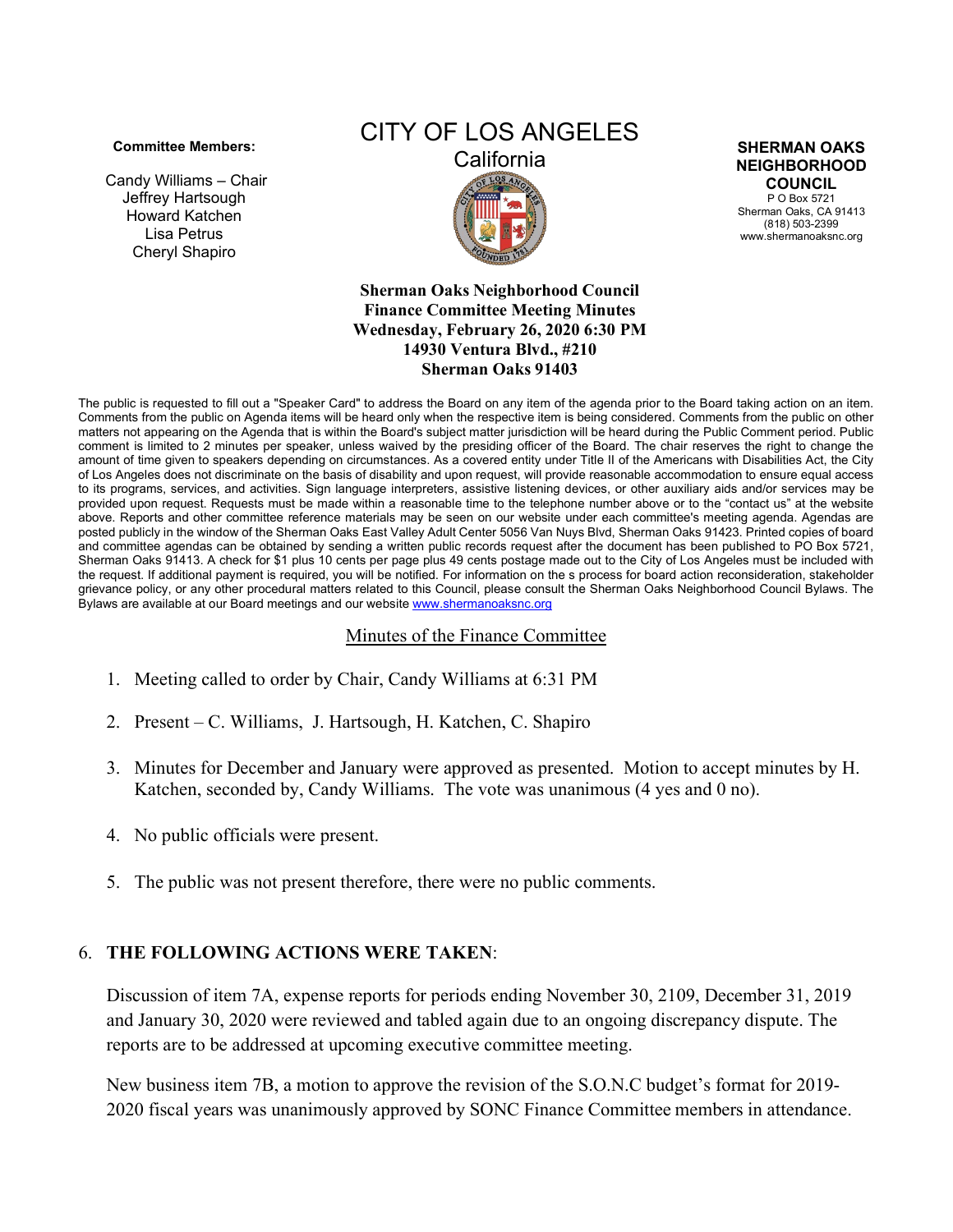Item 7C, there was a motion to approve a payment of \$3,000., for SONC Outreach Committee materials for fiscal year of 2019-2020. Motion was approved unanimously by SONC Finance Committee members in attendance.

Item 7D & 7E, motions to approve reimbursement to board member Jeffrey Hartsough for the purchase of water for SONC February 10, 2020 board meeting in the amount of \$29.94 and \$44.96 for various expenses associated with the SONC Series Events. Motion to accept payment by, C. Williams seconded by, H. Katchen. The vote was 3 yes and 1 abstain (J. Hartsough abstained). This was previously approved at SONC board meeting. No check had been issued.

Item 7F, there was a motion to approve a reimbursement to board member Candy Williams for the purchases of printer ink, water, and refreshments. Additionally, C. Williams incurred an expense for the printing of meeting materials. J. Hartsough moved to approve,  $2<sup>nd</sup>$  by H. Katchen. The vote was 3 yes and 1 abstain (C. Williams abstained). This was previously approved at SONC board meeting.

Item 7G, a motion to approve a NPG for graffiti proofing utility boxes in Sherman Oaks in the amount of \$2,675 was put forth. Presentation was made by a representative for the applicant the Sherman Oaks Chamber Foundation. NPG was review and approved as amended. C. Williams moved to approve, 2nd by C. Shapiro. The vote was unanimously approved, 4 yes & 0 no.

Items, 8 & 9 the committee discussed various matters within SONC's jurisdiction.

Meeting was adjourned at 8:26 PM.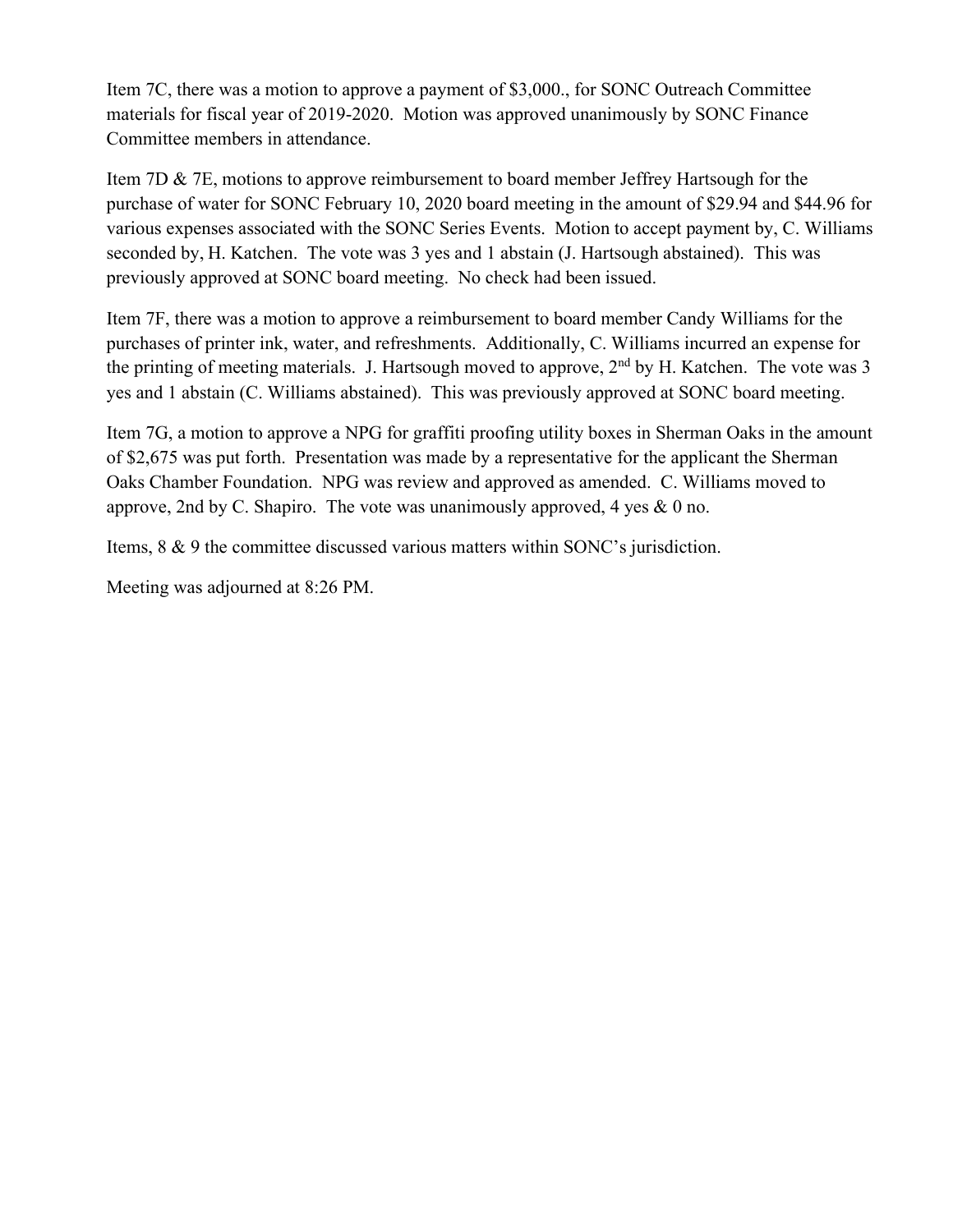# **Monthly Expenditure Report**



# **Reporting Month: March 2020**

# **Budget Fiscal Year: 2019-2020**

**NC Name: Sherman Oaks Neighborhood Council**

| <b>Monthly Cash Reconciliation</b> |                    |                             |             |                    |                      |  |  |
|------------------------------------|--------------------|-----------------------------|-------------|--------------------|----------------------|--|--|
| <b>Beginning Balance</b>           | <b>Total Spent</b> | Remaining<br><b>Balance</b> | Outstanding | <b>Commitments</b> | <b>Net Available</b> |  |  |
| \$40670.67                         | \$2009.55          | \$38661.12                  | \$3283.89   | \$266.58           | \$35110.65           |  |  |

| <b>Monthly Cash Flow Analysis</b>       |                       |                                         |                                         |                    |                                  |  |
|-----------------------------------------|-----------------------|-----------------------------------------|-----------------------------------------|--------------------|----------------------------------|--|
| <b>Budget Category</b>                  | <b>Adopted Budget</b> | <b>Total Spent this</b><br><b>Month</b> | <b>Unspent Budget</b><br><b>Balance</b> | <b>Outstanding</b> | <b>Net Available</b>             |  |
| Office                                  |                       | \$711.47                                |                                         | \$608.89           |                                  |  |
| Outreach                                | \$38000.40            | \$1298.08                               | \$30641.12                              | \$0.00             | \$30032.23                       |  |
| Elections                               |                       | \$0.00                                  |                                         | \$0.00             |                                  |  |
| Community<br><b>Improvement Project</b> | \$4000.00             | \$0.00                                  | \$4000.00                               | \$0.00             | \$4000.00                        |  |
| Neighborhood Purpose<br>Grants          | \$7520.00             | \$0.00                                  | \$4020.00                               | \$2675.00          | \$1345.00                        |  |
| Funding Requests Under Review: \$266.58 |                       |                                         | Encumbrances: \$0.00                    |                    | Previous Expenditures: \$8849.73 |  |

|                | <b>Expenditures</b>                   |             |                                                                                                                                                                                                                                |                                      |              |              |  |  |
|----------------|---------------------------------------|-------------|--------------------------------------------------------------------------------------------------------------------------------------------------------------------------------------------------------------------------------|--------------------------------------|--------------|--------------|--|--|
| #              | Vendor                                | <b>Date</b> | <b>Description</b>                                                                                                                                                                                                             | <b>Budget Category</b>               | Sub-category | <b>Total</b> |  |  |
| 1              | TARGET 00013078                       | 03/01/2020  | Agenda Item 13; 10Jun19;<br>2019-2020 Administrative<br>Packet                                                                                                                                                                 | General<br>Operations<br>Expenditure | Office       | \$61.48      |  |  |
| $\overline{2}$ | <b>GOODWAY PRINT</b><br>AND COPY      | 03/09/2020  | A motion to approve the<br>Administration Packet of<br>Fiscal Year 2019-2020 Office<br><b>Printing For Board Meeting</b>                                                                                                       | General<br>Operations<br>Expenditure | Office       | \$196.99     |  |  |
| 3              | Subway 1893                           | 03/09/2020  | Board Motion 10Jun19 Item<br>13; NCFP 2019-2020<br>Administrative Packet; Board<br>Refreshments                                                                                                                                | General<br>Operations<br>Expenditure | Outreach     | \$161.99     |  |  |
| 4              | <b>FEDEX</b><br>OFFIC19000019026      | 03/11/2020  | Board Motion 08Jul19 Item<br>8B; SONC Spring 2020 Tree<br>Give-A-Way Event Approval<br>Code: SOC-002 or SONC-002                                                                                                               | General<br>Operations<br>Expenditure | Outreach     | \$98.52      |  |  |
| 5              | <b>SOS SURVIVAL</b><br><b>PRODUCT</b> | 03/11/2020  | A motion to approve the<br>payment of \$810.32 to SOS<br><b>Survival Products for CERT</b><br>Basic Kits in support of CERT<br>training sponsored by the<br><b>SONC Public Safety</b><br>Committee Receipt on SONC<br>website. | General<br>Operations<br>Expenditure | Outreach     | \$810.32     |  |  |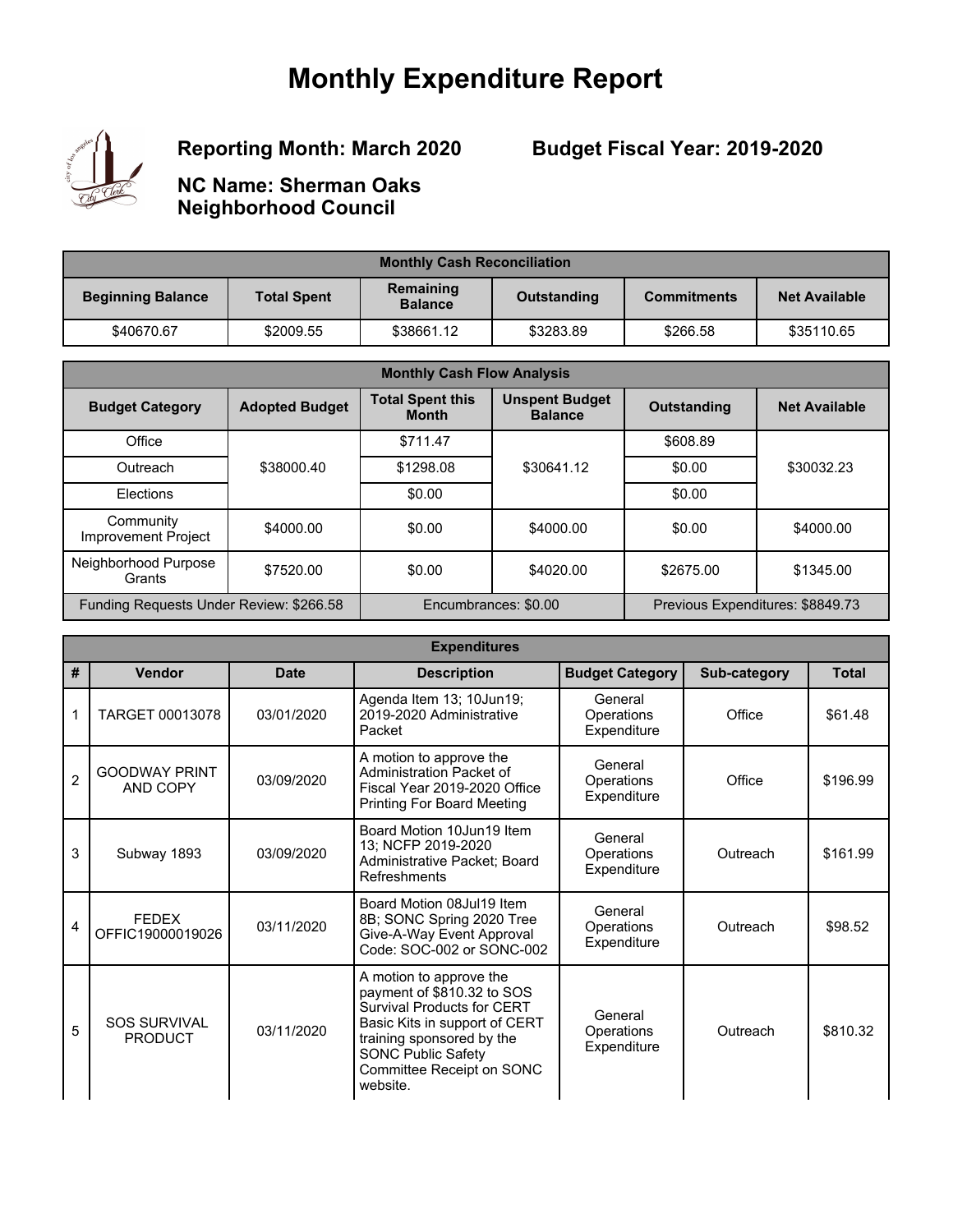| 6 | <b>JOANN STORES</b><br>#1804 | 03/21/2020 | These funds were approved<br>by Board Jeff Hartsough and<br>DONE Betty Oyama to<br>purchase fabric from Joann to<br>make face mask for local<br>hospital-The Sherman Oaks<br>Hospital | General<br>Operations<br>Expenditure | Outreach | \$227.25  |
|---|------------------------------|------------|---------------------------------------------------------------------------------------------------------------------------------------------------------------------------------------|--------------------------------------|----------|-----------|
|   | THE WEB<br>CORNER, INC.      | 02/25/2020 | A motion to approve the<br>Administrative Package for<br><b>Fiscal Year 2019-2020</b>                                                                                                 | General<br>Operations<br>Expenditure | Office   | \$307.50  |
| 8 | THE WEB<br>CORNER, INC.      | 10/21/2019 | A motion to approve the<br>Administration Packet for FY<br>2019-20                                                                                                                    | General<br>Operations<br>Expenditure | Office   | \$43.00   |
| 9 | THE WEB<br>CORNER, INC.      | 10/17/2019 | A motion to approve the<br>Administration Packet for<br>Fiscal Year 2019-20                                                                                                           | General<br>Operations<br>Expenditure | Office   | \$102.50  |
|   | Subtotal:                    |            |                                                                                                                                                                                       |                                      |          | \$2009.55 |

**The Committee Committee Committee** 

|                |                                              |             | <b>Outstanding Expenditures</b>                                                                                                                                                                              |                                       |              |              |
|----------------|----------------------------------------------|-------------|--------------------------------------------------------------------------------------------------------------------------------------------------------------------------------------------------------------|---------------------------------------|--------------|--------------|
| #              | Vendor                                       | <b>Date</b> | <b>Description</b>                                                                                                                                                                                           | <b>Budget Category</b>                | Sub-category | <b>Total</b> |
| 1              | AT&T Messaging                               | 03/18/2020  | A motion to approve the<br>revision of approved July<br>2019 Administrative Budget of<br>Sherman Oaks Neighborhood<br>Council based on anticipated<br>expenditure for the 2019-20<br>fiscal year as follows: | General<br>Operations<br>Expenditure  | Office       | \$15.26      |
| $\overline{2}$ | LLOYD Staffing Inc                           | 04/20/2020  | A motion to approve the<br>Admin. Package for Fiscal<br>Year 2019-2020                                                                                                                                       | General<br>Operations<br>Expenditure  | Office       | \$131.10     |
| 3              | Lloyd Staffing, Inc.                         | 04/20/2020  | A motion to approve the<br>Admin. Package for Fiscal<br>Year 2019-2020                                                                                                                                       | General<br>Operations<br>Expenditure  | Office       | \$109.25     |
| 4              | THE WEB<br>CORNER, INC.                      | 04/28/2020  | A motion to approve<br><b>Administrative Packet for</b><br><b>Fiscal Year 2019-2020</b>                                                                                                                      | General<br>Operations<br>Expenditure  | Office       | \$102.50     |
| 5              | THE WEB<br>CORNER, INC.                      | 04/28/2020  | A motion to approve<br>Administrative Packet for<br><b>Fiscal Year 2019-2020</b>                                                                                                                             | General<br>Operations<br>Expenditure  | Office       | \$102.50     |
| 6              | THE WEB<br>CORNER, INC.                      | 05/06/2020  | A motion to approve the<br>Administrative Package for<br>Fiscal Year 2019-2020                                                                                                                               | General<br>Operations<br>Expenditure  | Office       | \$102.50     |
| $\overline{7}$ | AT&T Messaging                               | 05/13/2020  | A motion to approve the<br><b>Administration Packet for</b><br>Fiscal Year 2019-2020.                                                                                                                        | General<br>Operations<br>Expenditure  | Office       | \$15.26      |
| 8              | AT&T Messaging                               | 05/13/2020  | A motion to approve the<br><b>Administration Packet for</b><br>Fiscal Year 2019-2020.                                                                                                                        | General<br>Operations<br>Expenditure  | Office       | \$15.26      |
| 9              | AT&T Messaging                               | 05/13/2020  | A motion to approve the<br>Administration Packet for<br>Fiscal Year 2019-2020.                                                                                                                               | General<br>Operations<br>Expenditure  | Office       | \$15.26      |
| 10             | <b>Sherman Oaks</b><br>Chamber<br>Foundation | 05/19/2020  | A motion to approve a<br>Neighborhood Purposes Grant<br>(NPG) to the Sherman Oaks<br><b>Chamber Foundations of</b><br>\$2,675.00 in support of graffiti<br>proofing the Sherman Oaks<br>branded painted uti  | Neighborhood<br><b>Purpose Grants</b> |              | \$2675.00    |
|                | <b>Subtotal: Outstanding</b>                 |             |                                                                                                                                                                                                              |                                       |              | \$3283.89    |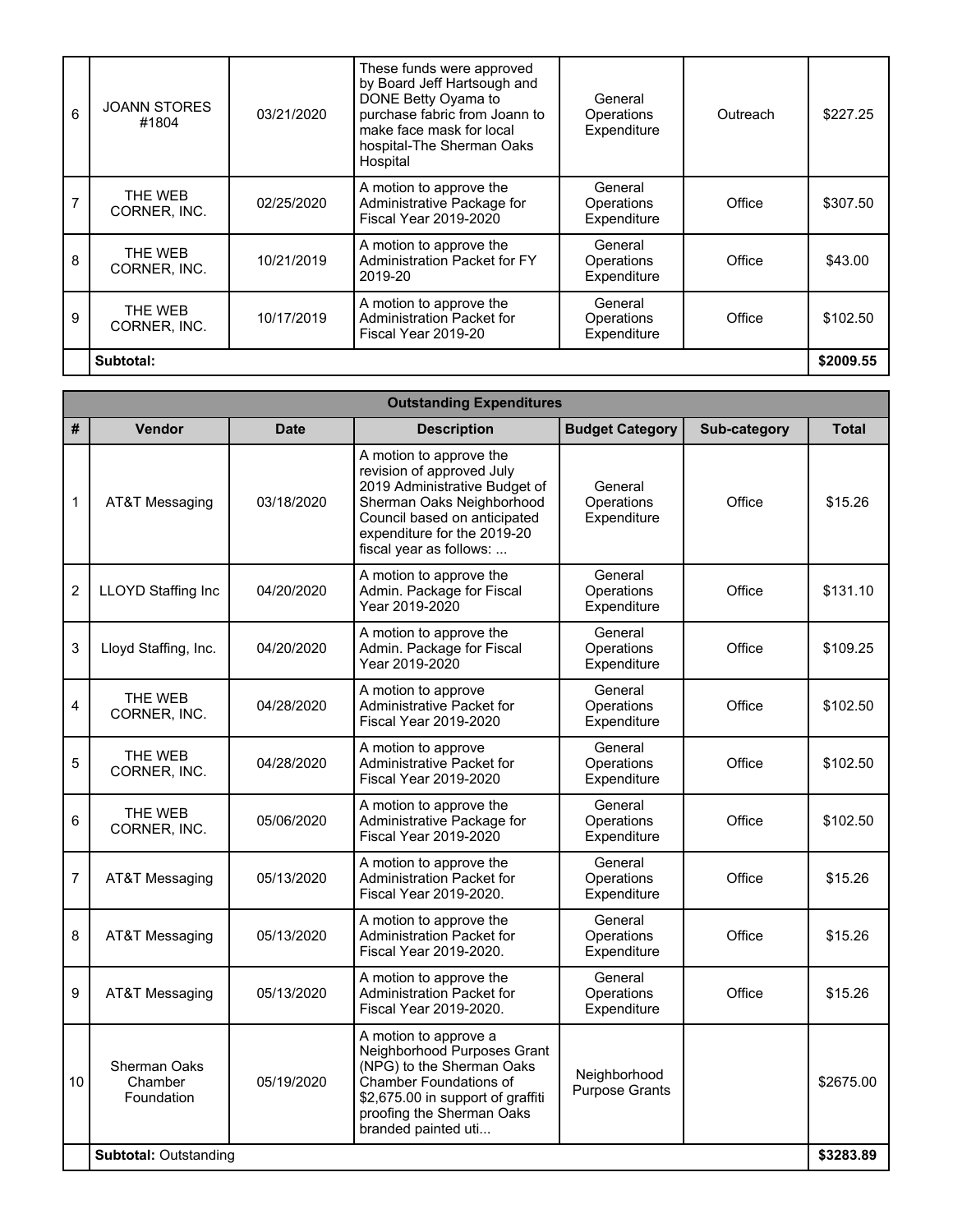# **Monthly Expenditure Report**



**Reporting Month: April 2020**

**Budget Fiscal Year: 2019-2020**

**NC Name: Sherman Oaks Neighborhood Council**

| <b>Monthly Cash Reconciliation</b> |                    |                             |             |                    |                      |  |
|------------------------------------|--------------------|-----------------------------|-------------|--------------------|----------------------|--|
| <b>Beginning Balance</b>           | <b>Total Spent</b> | Remaining<br><b>Balance</b> | Outstanding | <b>Commitments</b> | <b>Net Available</b> |  |
| \$38661.12                         | \$376.93           | \$38284.19                  | \$3159.38   | \$266.58           | \$34858.23           |  |

| <b>Monthly Cash Flow Analysis</b>       |                       |                                         |                                         |                                   |                      |  |
|-----------------------------------------|-----------------------|-----------------------------------------|-----------------------------------------|-----------------------------------|----------------------|--|
| <b>Budget Category</b>                  | <b>Adopted Budget</b> | <b>Total Spent this</b><br><b>Month</b> | <b>Unspent Budget</b><br><b>Balance</b> | <b>Outstanding</b>                | <b>Net Available</b> |  |
| Office                                  |                       | \$187.56                                |                                         | \$484.38                          |                      |  |
| Outreach                                | \$38000.40            | \$189.37                                | \$30264.19                              | \$0.00                            | \$29779.81           |  |
| Elections                               |                       | \$0.00                                  |                                         |                                   |                      |  |
| Community<br><b>Improvement Project</b> | \$4000.00             | \$0.00                                  | \$4000.00                               | \$0.00                            | \$4000.00            |  |
| Neighborhood Purpose<br>Grants          | \$7520.00             | \$0.00                                  | \$4020.00                               | \$2675.00                         | \$1345.00            |  |
| Funding Requests Under Review: \$266.58 |                       | Encumbrances: \$0.00                    |                                         | Previous Expenditures: \$10859.28 |                      |  |

|                | <b>Expenditures</b>              |             |                                                                                                                                                                                                                                                                                                                                                                                                                                               |                                      |              |              |  |  |
|----------------|----------------------------------|-------------|-----------------------------------------------------------------------------------------------------------------------------------------------------------------------------------------------------------------------------------------------------------------------------------------------------------------------------------------------------------------------------------------------------------------------------------------------|--------------------------------------|--------------|--------------|--|--|
| #              | Vendor                           | <b>Date</b> | <b>Description</b>                                                                                                                                                                                                                                                                                                                                                                                                                            | <b>Budget Category</b>               | Sub-category | <b>Total</b> |  |  |
| 1              | <b>AMZN Mktp US</b><br>1B3883JO3 | 04/25/2020  | <b>Expenditures of NC Funds</b><br>During the COVID-19<br><b>Declared Emergency</b>                                                                                                                                                                                                                                                                                                                                                           | General<br>Operations<br>Expenditure | Outreach     | \$21.86      |  |  |
| $\overline{2}$ | <b>JOANN STORES</b><br>JOANN.COM | 04/26/2020  | A motion to approve \$479.67<br>of various purchases in<br>support of the SONC Face<br>Mask program. The Face<br>Mask program was initiated<br>during the LA City declared<br>emergency as provided for by<br>the Neighborhood Council<br>Funding Program. Details of<br>purchases, receipts on SONC<br>website. Joann 03/21/2020<br>\$227.25 Amazon 04/22/2020<br>150.01 Amazon 04/22/2020<br>39.36 Joann 04/22/2020 63.05<br>Total \$479.67 | General<br>Operations<br>Expenditure | Office       | \$63.05      |  |  |
| 3              | <b>AMZN Mktp US</b><br>7X2YD5R63 | 04/27/2020  | A motion to approve \$479.67<br>of various purchases in<br>support of the SONC Face<br>Mask program. The Face<br>Mask program was initiated<br>during the LA City declared<br>emergency as provided for by<br>the Neighborhood Council<br>Funding Program. Details of<br>purchases, receipts on SONC<br>website. Joann 03/21/2020                                                                                                             | General<br>Operations<br>Expenditure | Outreach     | \$17.50      |  |  |